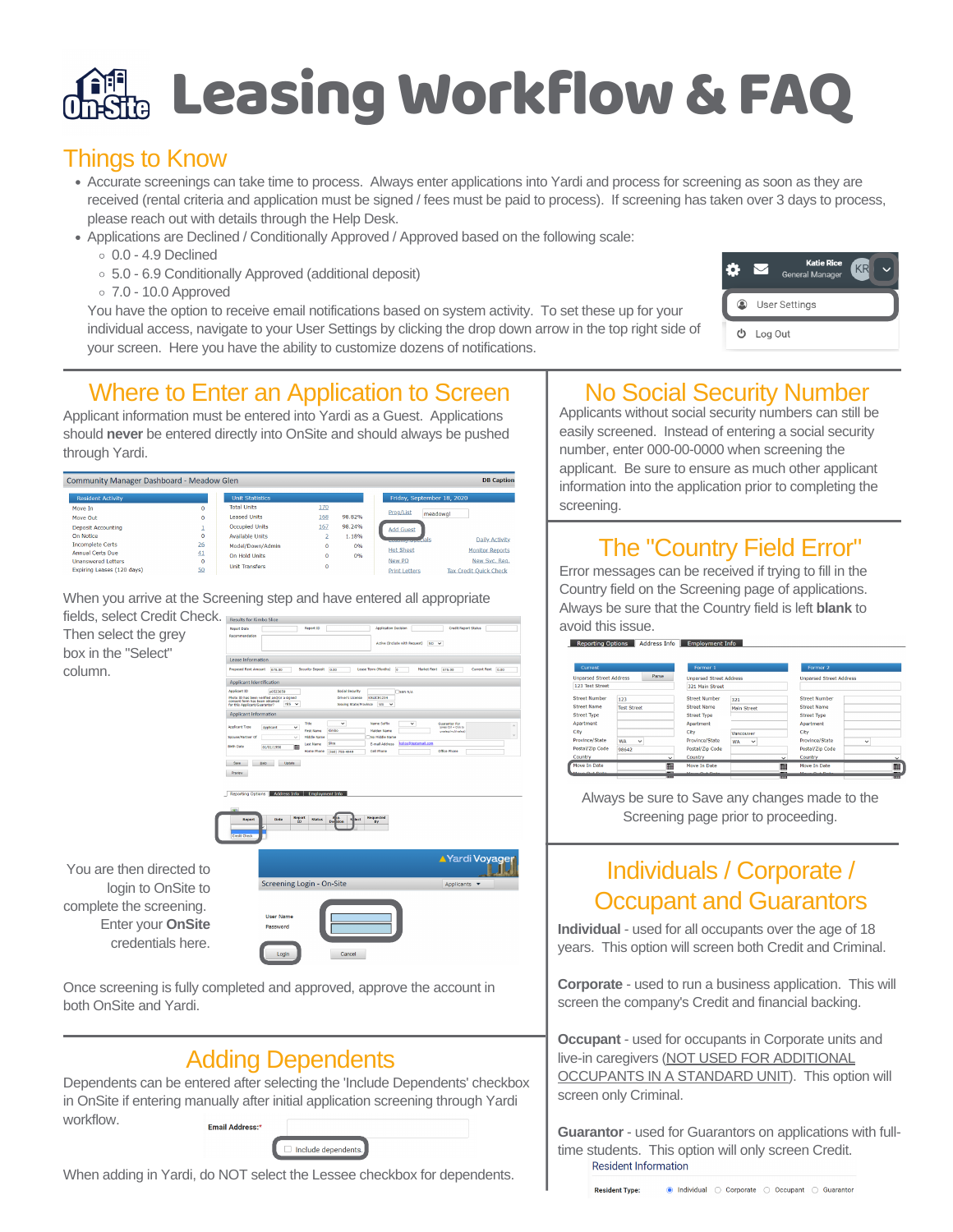## Leasing Workflow&FAQ

### Approving in Yardi

• Once the prospect has been approved in OnSite, return to the Prospect Guest Card screen in the Pending Applications menu in Yardi. Click into the Guest Card and select the "Approve" button.

#### Lease Status: Approved

**Action** 

by Account Manager on 4/22/2019 Set To Pending (Lease Signed Offline)

Date |

Agent

The Guest will now be listed as an Approved status. When you are ready to  $\bullet$ generate the Lease Agreement, select the "Execute Lease" button at the bottom of the Prospect Guest Card screen.

| OF the FTOSpect Guest Card Screen.                               |                                                                                                                                                       |                                                            |                                        |                                                                                                                     |                                                                                                                    |                                                         | Submit Application   | 09/21/2020                                  | Amy Johnson                            |                                    |
|------------------------------------------------------------------|-------------------------------------------------------------------------------------------------------------------------------------------------------|------------------------------------------------------------|----------------------------------------|---------------------------------------------------------------------------------------------------------------------|--------------------------------------------------------------------------------------------------------------------|---------------------------------------------------------|----------------------|---------------------------------------------|----------------------------------------|------------------------------------|
| This will bring you to                                           | <b>Prospect Guest Card</b>                                                                                                                            |                                                            |                                        | Other Data $\blacktriangledown$                                                                                     |                                                                                                                    |                                                         |                      |                                             |                                        |                                    |
| the Resident screen<br>and their status is<br>updated to Future. | <b>First Name</b><br><b>Last Name</b><br><b>Address</b><br>Address<br>City State Zip<br>Country<br>Tel# Office-Home<br>Cell#- Fax#<br>DOB - DL#/State | Mickey<br>Mouse<br><b>us</b><br>01/01/1990 MMOUSE1234 WA V | MI<br>$\checkmark$<br>$(360)$ 451-4848 | <b>Status</b><br>Code<br>Property<br>Unit<br>Unit Type<br><b>First Contact</b><br>Agent<br>Source<br>Result<br>Date | Approved<br>p0523495<br>meadowg<br>$02 - 213$<br>MG2x140%<br>Call<br>Amy Johnson<br><b>Billboard</b><br>09/21/2020 |                                                         | Ledger<br>Edit TIC   | sign Unit<br>Approve<br>Adjust Move-In Date | <b>Deny</b>                            | Cancel                             |
|                                                                  | Email<br><b>Notes</b>                                                                                                                                 | mmouse@testemail.com                                       |                                        |                                                                                                                     |                                                                                                                    | <b>Resident</b>                                         |                      | Functions $\blacktriangledown$              | Data $\bullet$                         | Reports $\bullet$                  |
|                                                                  | Contacts                                                                                                                                              | Previous<br>Quote                                          | Screening                              | Help                                                                                                                |                                                                                                                    | <b>First Name</b><br><b>Last Name</b><br><b>Address</b> | Mickey<br>Mouse      | a s<br>MI                                   | <b>Resident ID</b><br>Property<br>Unit | t0109286<br>meadowgl<br>$02 - 213$ |
|                                                                  | <b>Application Status</b><br><b>Action</b><br><b>Submit Application</b><br><b>Application Approved</b>                                                | <b>Date</b><br>09/21/2020<br>09/21/2020                    | Agent<br>Amy Johnson<br>Amy Johnson    |                                                                                                                     |                                                                                                                    | City/State/Zip<br>Email                                 | mmouse@testemail.com |                                             | Prospect<br><b>Status</b><br>Legal     | p0523495<br>Future<br>N/A          |
|                                                                  | Ledger                                                                                                                                                | Execute Lease<br>Assign Uni                                | Cancel                                 | Blue Moon                                                                                                           | <b>Connect Utilities</b>                                                                                           | Alt. Email<br>Office<br>Home                            | $(360)$ 451-4848     | $\Delta$                                    |                                        |                                    |

## Processing Renewals

- Navigate to Recent Leasing Activity in OnSite and search for resident or apartment number.
- Click on appropriate resident's name to open their OnSite resident account. Click Renew Lease.

| <b>Lease Agreement</b>                             |                                           |
|----------------------------------------------------|-------------------------------------------|
| Community:                                         | <b>Wing Pointe</b>                        |
| Apartment:                                         | 104                                       |
| Rent:                                              | \$1,395.00                                |
| <b>Security Deposit:</b>                           | \$500.00                                  |
| Lease Period:                                      | 02/01/2020 - 01/31/2021                   |
| <b>Edit Lease Terms</b><br><b>Change Apartment</b> | <b>View History</b><br><b>Renew Lease</b> |

Enter renewal terms and click Continue. To bypass screening request, click Finish. **Lease Terms** Lease Terms<br>Leasing / Lease Terms

#### Select Apartment | Resident Info | Screening | Lease Terms Finish

The file will then show as Renewed and lease can be fully generated.

## Need Help?

Direct all Screening and Lease Generation questions to the Help Desk

OnSite - Leasing Questions OnSite - Screening Questions

## **Processing Corporate Applications**

- 1. Corporation must complete Corporate Housing Application and pay corporate application fee (\$75.00). Application must include representative of company's contact information, as well as Occupants who will be residing in the apartment. All applications can be found in OnSite under Additional Forms on left menu.
- 2. People residing in the apartment must also complete a full application (will only be run for Criminal) and pay application fee (site specific).
- 3. Corporation should be entered into Yardi and 'primary' lease holder; Occupants should be entered into Yardi as additional Occupants. Attach all applications and documentation to account in Yardi.

### **DO NOT PUSH SCREENING FROM YARDI.** 4.

- 5. Once Yardi is current with Corporation and Occupant information, submit Help Desk ticket including the Unit Number, Corporation Name and all intended Occupant names.
- 6. Once notification is received back from Help Desk, generate lease for Corproate and Occupants in OnSite and send for signature.